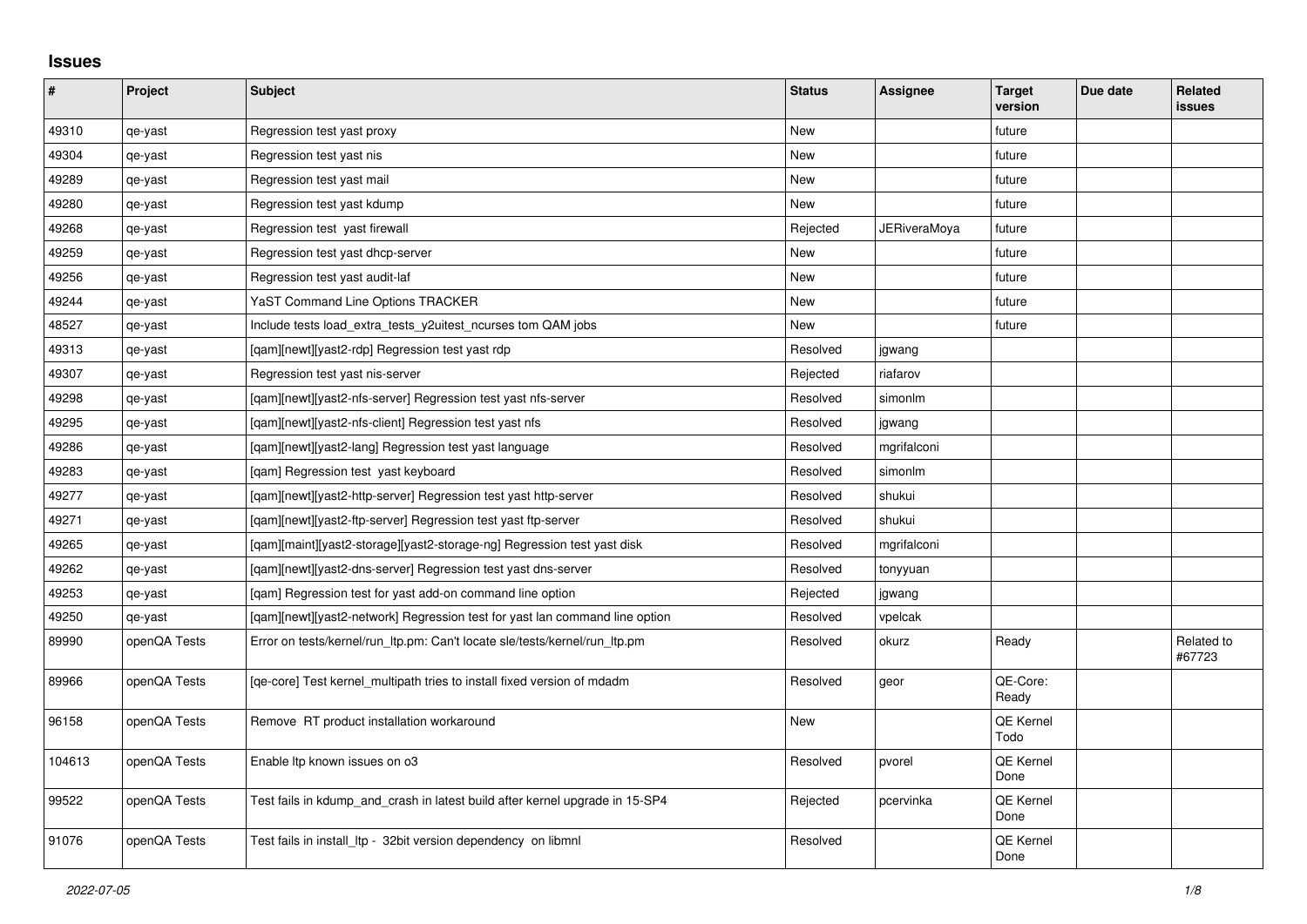| $\sharp$ | Project      | <b>Subject</b>                                                                        | <b>Status</b> | <b>Assignee</b> | <b>Target</b><br>version | Due date | <b>Related</b><br>issues  |
|----------|--------------|---------------------------------------------------------------------------------------|---------------|-----------------|--------------------------|----------|---------------------------|
| 73207    | openQA Tests | [kernel] Test fails in tuned - incorrect profile                                      | Rejected      | pcervinka       | <b>QE Kernel</b><br>Done |          |                           |
| 73099    | openQA Tests | [kernel][powervm] Test fails in install_klp_product - console is not switched         | Resolved      | pcervinka       | QE Kernel<br>Done        |          |                           |
| 67315    | openQA Tests | [kernel][blktests] test fails in boot to desktop - YAML schedule not ready for s390x  | Rejected      |                 | QE Kernel<br>Done        |          |                           |
| 66203    | openQA Tests | [kernel][ltp] test fails in ioctl_loop05 - LOOP_SET_DIRECT_IO succeeded unexpectedly  | Resolved      |                 | QE Kernel<br>Done        |          |                           |
| 66188    | openQA Tests | [kernel] test fails in boot Itp - increase timeout                                    | Resolved      | pcervinka       | <b>QE Kernel</b><br>Done |          |                           |
| 66007    | openQA Tests | [kernel] Add ASSET 1 variable back for PowerVM and baremetal jobs                     | Rejected      |                 | QE Kernel<br>Done        |          | Related to<br>#65627      |
| 65067    | openQA Tests | [kernel] test fails in clone301                                                       | Resolved      | metan           | QE Kernel<br>Done        |          |                           |
| 65001    | openQA Tests | SUT will stay in shutdown after reboot command on s390 svirt backend                  | Rejected      |                 | QE Kernel<br>Done        |          | Is duplicate of<br>#62240 |
| 64030    | openQA Tests | [kernel][ltp]spvm] test fails in boot_ltp - Not finished boot                         | Resolved      | pcervinka       | <b>QE Kernel</b><br>Done |          |                           |
| 63943    | openQA Tests | [kernel][ltp] test fails in pkey01 - Setup hugepages before test execution            | Resolved      | pcervinka       | QE Kernel<br>Done        |          | Related to<br>#63610      |
| 63610    | openQA Tests | [kernel][ltp][spvm] - test fails in pkey01 on spvm                                    | Resolved      | pcervinka       | <b>QE Kernel</b><br>Done |          | Related to<br>#63943      |
| 60818    | openQA Tests | [kernel] test fails in kdump and crash - password prompt is not catched               | Resolved      | pcervinka       | QE Kernel<br>Done        |          |                           |
| 60746    | openQA Tests | [kernel] test fails in boot to desktop - increase timeout after password              | Resolved      | pcervinka       | QE Kernel<br>Done        |          |                           |
| 60449    | openQA Tests | [kernel] test fails in kdump and crash - test is disabling kdump                      | Rejected      | pcervinka       | QE Kernel<br>Done        |          |                           |
| 60326    | openQA Tests | [kernel] test fails in multipath - update schedule                                    | Resolved      | pcervinka       | QE Kernel<br>Done        |          |                           |
| 60182    | openQA Tests | [kernel][spvm] test fails in lvm no separate home - update needles                    | Resolved      | pcervinka       | QE Kernel<br>Done        |          |                           |
| 60083    | openQA Tests | [kernel][functional] - test fails in boot_to_desktop - password is not entered        | Resolved      | pcervinka       | QE Kernel<br>Done        |          |                           |
| 59954    | openQA Tests | [kernel][spvm] test fails in qa_test_klp - git should be git-core                     | Resolved      | pcervinka       | QE Kernel<br>Done        |          |                           |
| 59843    | openQA Tests | [spvm][kernel][openga] test fails in coredump collect - multiple select console fails | Resolved      | pcervinka       | QE Kernel<br>Done        |          | Related to<br>#60497      |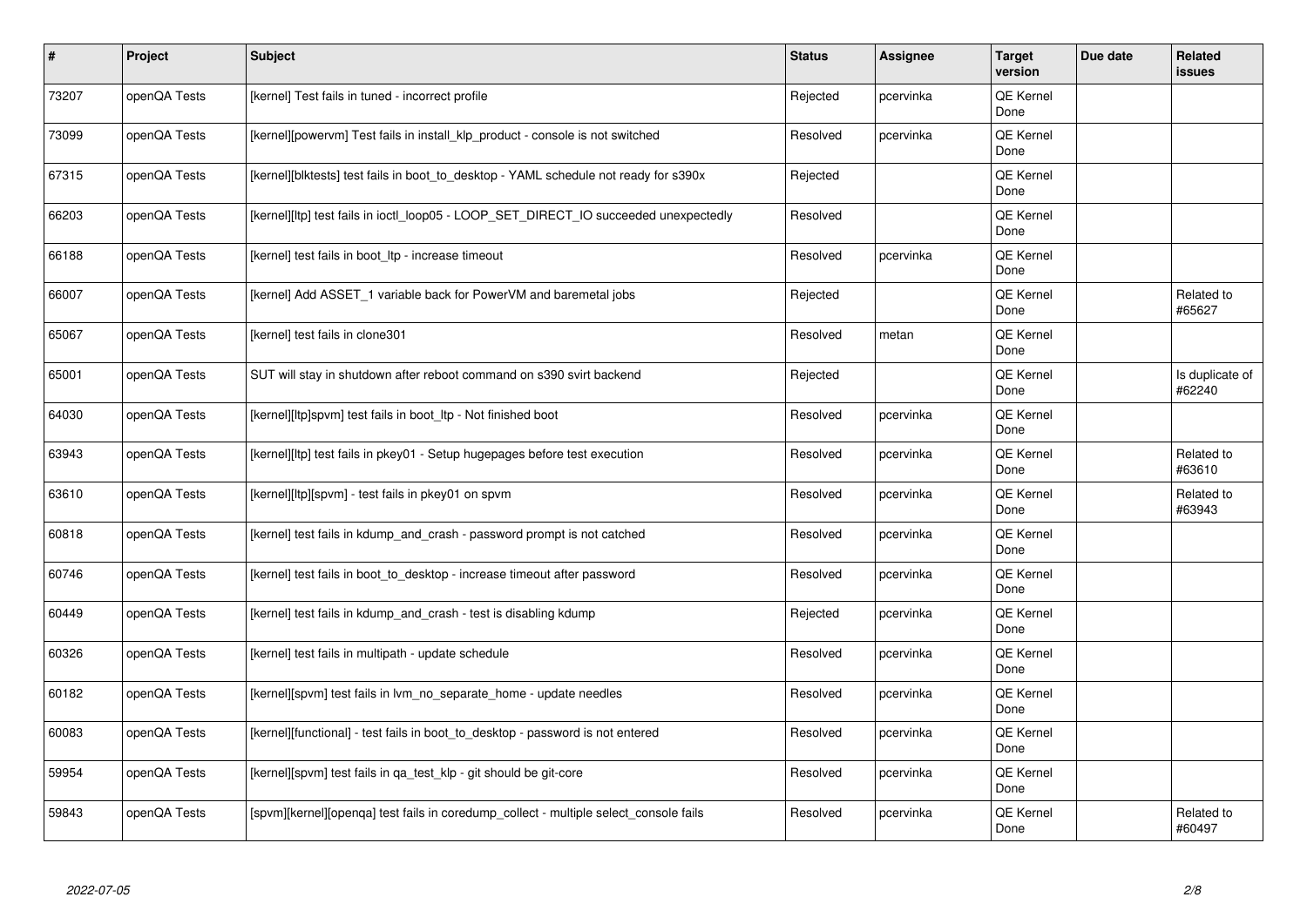| $\vert$ # | Project      | Subject                                                                                                        | <b>Status</b> | Assignee  | <b>Target</b><br>version | Due date | Related<br>issues                                                                                  |
|-----------|--------------|----------------------------------------------------------------------------------------------------------------|---------------|-----------|--------------------------|----------|----------------------------------------------------------------------------------------------------|
| 59226     | openQA Tests | [kernel]ltp][spvm][sporadic] test fails in boot_ltp - cat /tmp/ver_linux_before.txt timeout                    | Resolved      | pcervinka | QE Kernel<br>Done        |          | Related to<br>#59190                                                                               |
| 59223     | openQA Tests | [kernel][spvm][sporadic] test fails in boot_ltp - timeout/slow boot                                            | Rejected      | pcervinka | QE Kernel<br>Done        |          |                                                                                                    |
| 58871     | openQA Tests | [spvm][kernel][functional] Shutdown check not implemented for spvm backend                                     | Resolved      | pcervinka | QE Kernel<br>Done        |          |                                                                                                    |
| 58295     | openQA Tests | [kernel][sporadic] test fails in kdump_and_crash - password is entered too early                               | Rejected      | pcervinka | QE Kernel<br>Done        |          |                                                                                                    |
| 57329     | openQA Tests | [kernel][functional] PowerVM console is not active all the time                                                | Resolved      | pcervinka | QE Kernel<br>Done        |          | Related to<br>#54617,<br>Related to<br>#58220,<br>Related to<br>#14626, Has<br>duplicate<br>#62819 |
| 57224     | openQA Tests | [kernel] - test fails in kdump_and_crash - pasword is not entered before grub                                  | Resolved      | pcervinka | QE Kernel<br>Done        |          |                                                                                                    |
| 56615     | openQA Tests | [kernel] test fails in tuned - error message for perf_bias failure is different on SLE15-SP1                   | Resolved      | pcervinka | QE Kernel<br>Done        |          |                                                                                                    |
| 55166     | openQA Tests | [spvm][ppc][serial] test fails in kdump_and_crash - no response from serial                                    | Closed        | pcervinka | QE Kernel<br>Done        |          |                                                                                                    |
| 54416     | openQA Tests | [kernel][ltp] Setup GitLab CI for LTP daily builds                                                             | Closed        | pcervinka | QE Kernel<br>Done        |          |                                                                                                    |
| 54275     | openQA Tests | [kernel]kotd][ltp][s390x] test fails in install_ltp - failure after install_kotd, console issue                | Closed        | pcervinka | QE Kernel<br>Done        |          | Related to<br>#54260                                                                               |
| 53294     | openQA Tests | [kernel][ltp] test fails in boot_ltp - incorrect kernel name provided                                          | Closed        | pcervinka | QE Kernel<br>Done        |          | Related to<br>#51743                                                                               |
| 53165     | openQA Tests | [kernel][installation][lvm] test fails in lvm_no_separate_home - update lvm installation part for<br>sle12-sp5 | Closed        | pcervinka | QE Kernel<br>Done        |          |                                                                                                    |
| 52409     | openQA Tests | [sle][kernel][textmode][ppc] test fails in system_role - installation fail during system_role selection        | Resolved      | pcervinka | QE Kernel<br>Done        |          |                                                                                                    |
| 51365     | openQA Tests | [research] Named pipe /dev/sshserial missing lines on first use                                                | Resolved      | pcervinka | QE Kernel<br>Done        |          |                                                                                                    |
| 50243     | openQA Tests | [kernel] - test fails in trinity - test is not designed to be run on ooo                                       | Resolved      | pvorel    | QE Kernel<br>Done        |          | Related to<br>#50525                                                                               |
| 76933     | openQA Tests | [opensuse] Add clojure test to Tumbleweed                                                                      | New           | pcervinka | QE Kernel<br>Current     |          |                                                                                                    |
| 40547     | openQA Tests | [qam][opensuse] test fails in updates_packagekit_kde - job timeout                                             | Resolved      | pcervinka | Done                     |          |                                                                                                    |
| 40181     | openQA Tests | [network] test fails in before_test - wicked basic test fails on 15SP1                                         | Resolved      | pcervinka | Done                     |          |                                                                                                    |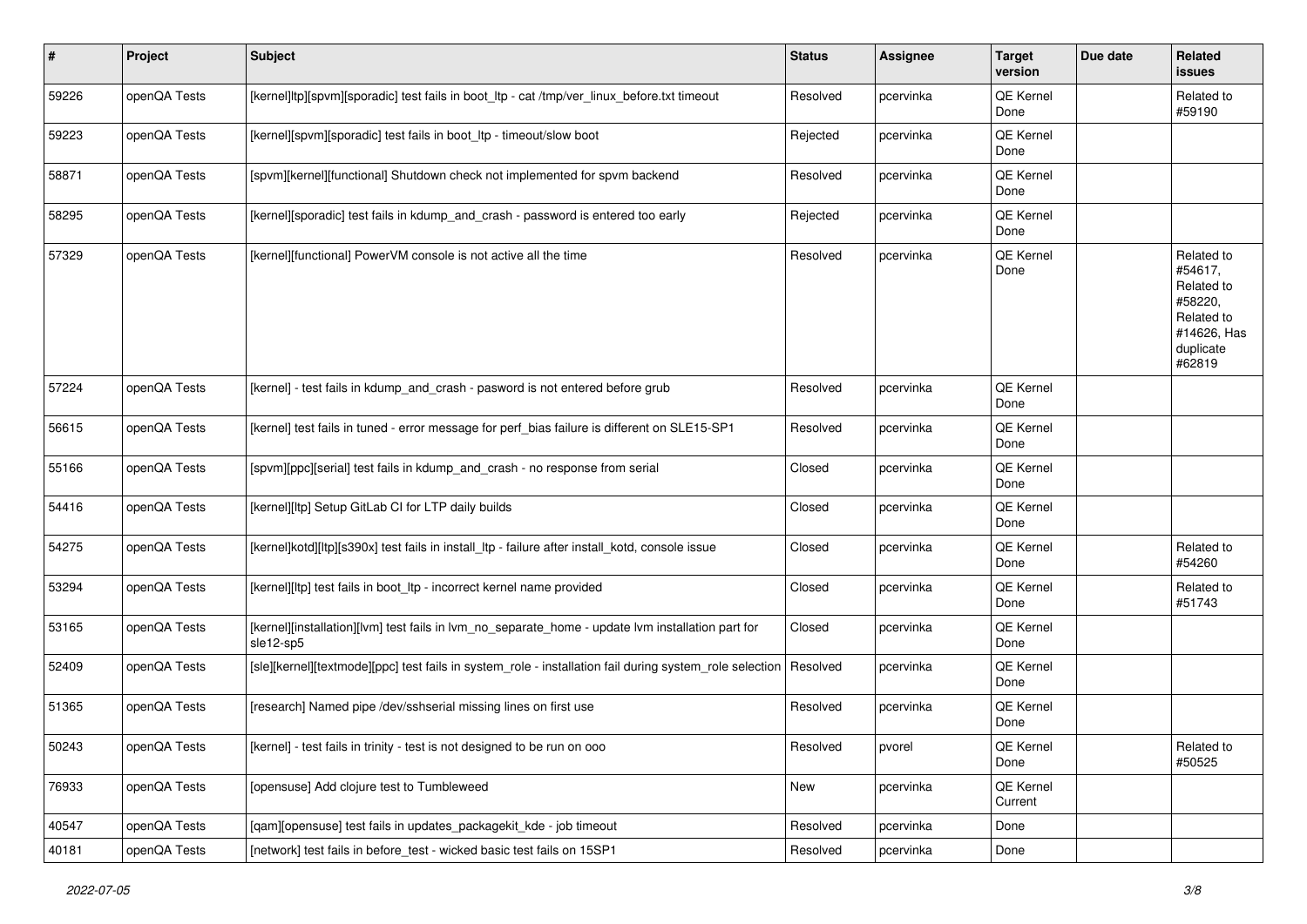| $\vert$ # | Project      | <b>Subject</b>                                                                                           | <b>Status</b> | <b>Assignee</b> | <b>Target</b><br>version | Due date   | <b>Related</b><br>issues                       |
|-----------|--------------|----------------------------------------------------------------------------------------------------------|---------------|-----------------|--------------------------|------------|------------------------------------------------|
| 39887     | openQA Tests | [kernel] [sle] [network] test fails in before_test - network failure                                     | Resolved      | pcervinka       | Done                     |            |                                                |
| 39536     | openQA Tests | [gam] test fails in patch and reboot - add missing variables for gam test issues                         | Resolved      | pcervinka       | Done                     |            |                                                |
| 38261     | openQA Tests | [gam] test fails in keymap or locale - tested text not written in console                                | Rejected      | pcervinka       | Done                     |            |                                                |
| 38135     | openQA Tests | [gam] [sle15] test fails in userspace bind - ga test bind is not updated for SLE15                       | Resolved      | pcervinka       | Done                     |            |                                                |
| 38000     | openQA Tests | [sle15] [qam] test fails in bootloader_s390 - Could not retrieve required variable REPO_0                | Rejected      |                 | Done                     |            |                                                |
| 37925     | openQA Tests | [QAM] [SLE 15] Make SLE-HPC product installation compatible with QAM update flow                         | Resolved      | pcervinka       | Done                     |            |                                                |
| 98541     | openQA Tests | [qe-core][kernel] Steps in case of s390 failures                                                         | New           |                 |                          |            | Related to<br>#97532,<br>Related to<br>#105049 |
| 67108     | openQA Tests | [gam] test fails in install - incorrect job configuration XFSTESTS REPO                                  | Resolved      | dzedro          |                          |            |                                                |
| 50459     | openQA Tests | [qam][blue][leap] test fails in updates_packagekit_gpk - fail after update                               | Resolved      | pcervinka       |                          |            |                                                |
| 50387     | openQA Tests | [gam][blue] - test fails in updates packagekit kde                                                       | Resolved      | pcervinka       |                          |            |                                                |
| 50309     | openQA Tests | [gam][blue][leap][opensuse] Update online repos behavior to activate online repositories                 | Resolved      | pcervinka       |                          |            | <b>Blocks #39449</b>                           |
| 50045     | openQA Tests | [gam][blue][sle] - Fix type password to accept parameters and pass them to the inner call<br>type_string | Resolved      | pcervinka       |                          |            | Related to<br>#49655                           |
| 49673     | openQA Tests | [gam] test fails in zypper docker - increase timeout for zypper docker operation                         | Resolved      |                 |                          |            |                                                |
| 49646     | openQA Tests | [qam][s390] test fails in installation - system will not boot and login screen is not reached            | Rejected      |                 |                          |            |                                                |
| 49628     | openQA Tests | [qam] test fails in setup_online_repos - missing configure online repositories                           | Rejected      | pcervinka       |                          |            | Related to<br>#39449                           |
| 49418     | openQA Tests | [ge-asg][gem] test fails in cluster md                                                                   | Resolved      | jadamek         |                          |            |                                                |
| 49217     | openQA Tests | [gam][kernel][aarch64][sle] kdump is not scheduled for aarch64                                           | Resolved      | pcervinka       |                          |            |                                                |
| 49121     | openQA Tests | [gam][kernel][multipath][aarch64] Qemu fails setup multipath on gemu aarch64                             | Resolved      | pcervinka       |                          |            |                                                |
| 48530     | openQA Tests | [qam] Test fails in update_install for networkmager update on ppc64le and s390                           | Rejected      | pcervinka       |                          |            |                                                |
| 48524     | openQA Tests | [gam][ha] Test fails during iscsi client setup - host: command not found                                 | Resolved      | pcervinka       |                          |            | Has duplicate<br>#48302                        |
| 48467     | openQA Tests | [qam][sle] test fails in zypper_lifecycle_toolchain - increase timeout for installation                  | Resolved      | martinsmac      |                          | 2019-03-16 | Is duplicate of<br>#47228                      |
| 48362     | openQA Tests | [gam] test fails in supportutils - remove pam check                                                      | Resolved      | hurhai          |                          |            |                                                |
| 48308     | openQA Tests | [gam][kernel] test fails in kernel multipath - missing python2 module                                    | Rejected      | pcervinka       |                          |            |                                                |
| 46895     | openQA Tests | [gam] test fails in dracut - output not matched on 15SP1                                                 | Resolved      | pstivanin       |                          | 2019-01-31 | Related to<br>#47417                           |
| 46109     | openQA Tests | [qam] test fails in addon_products_via_SCC_yast2                                                         | Resolved      | dheidler        |                          |            | Related to<br>#44252                           |
| 44696     | openQA Tests | [gam] test fails in sshd - user password is weak                                                         | Resolved      | pdostal         |                          |            |                                                |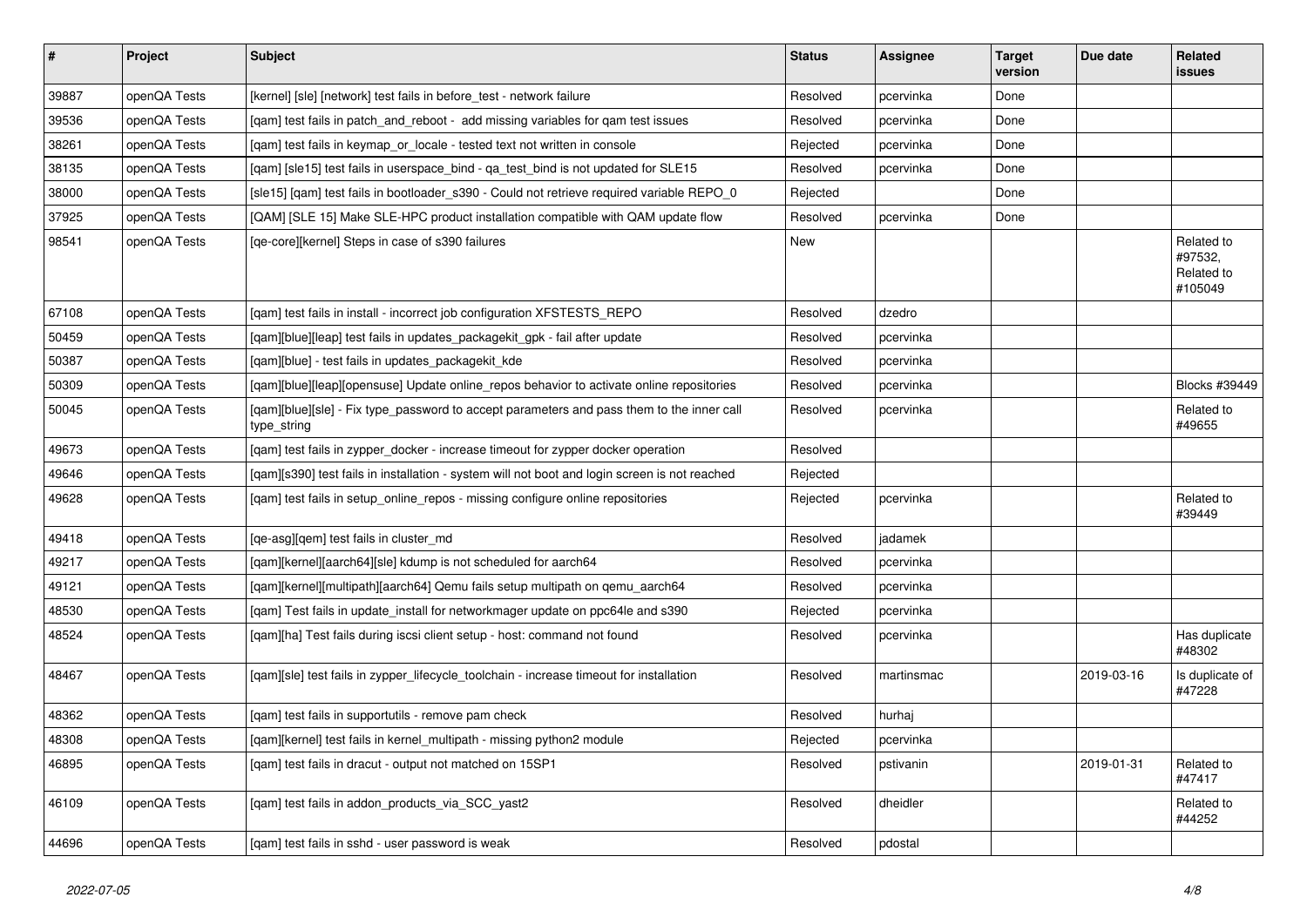| $\sharp$ | Project      | <b>Subject</b>                                                                                                  | <b>Status</b> | <b>Assignee</b> | <b>Target</b><br>version | Due date | <b>Related</b><br>issues                      |
|----------|--------------|-----------------------------------------------------------------------------------------------------------------|---------------|-----------------|--------------------------|----------|-----------------------------------------------|
| 41396    | openQA Tests | [qam] Revise updates_packagekit_kde                                                                             | Rejected      | pcervinka       |                          |          | Related to<br>#41030.<br>Related to<br>#36138 |
| 41030    | openQA Tests | [qam] test fails in updates_packagekit_kde - zypper update requires additional install step                     | Resolved      | pcervinka       |                          |          | Related to<br>#41396                          |
| 40418    | openQA Tests | [qam][functional][sle] test fails in select_patterns_and_packages                                               | Resolved      | riafarov        |                          |          | Related to<br>#38870                          |
| 40259    | openQA Tests | [qam] test fails in libreoffice_mainmenu_components - needle fail at base-install                               | Resolved      | vuanren10       |                          |          |                                               |
| 38192    | openQA Tests | [qam] [sle] test fails in firefox_flashplayer - tracking protection information is present                      | Rejected      | bfilho          |                          |          |                                               |
| 38183    | openQA Tests | [qam] [sle15] test fails in userspace_net_snmp - Error opening specified endpoint<br>"udp:localhost:"           | Rejected      |                 |                          |          |                                               |
| 38180    | openQA Tests | [qam] [sle15] test fails in userspace_systemd - update test suite for sle15                                     | Rejected      | itzhao          |                          |          |                                               |
| 38138    | openQA Tests | [qam] [sle15] test fails in userspace_coreutils - qa_test_coreutils not properly updated for sle15              | Resolved      |                 |                          |          |                                               |
| 38129    | openQA Tests | [qam] [sle15] test fails in userspace_apparmor - suite qa_test_apparmor not updated for sle15                   | Resolved      |                 |                          |          | Related to<br>#43982                          |
| 38069    | openQA Tests | [qam] [sle] [functional] test fails in pidgin_IRC - failure after check_screen change                           | Resolved      | okurz           |                          |          |                                               |
| 38066    | openQA Tests | [qam] [sle] [functional] test fails in application_starts_on_login - failure after check_screen<br>change       | Resolved      | okurz           |                          |          |                                               |
| 38003    | openQA Tests | [qam] [sle15] test fails in scc_registration - no candidate needle with tag(s)<br>'scc-module-%REQUIRED_ADDONS% | Rejected      |                 |                          |          |                                               |
| 37979    | openQA Tests | [SLE] test fails in updates_packagekit_gpk - gpk-update-viewer doesn't start                                    | Resolved      | riafarov        |                          |          | Related to<br>#31954                          |
| 37928    | openQA Tests | [QAM] [SLE 15] Migrate Itp tests in Updates to new runner                                                       | Resolved      | osukup          |                          |          |                                               |
| 37438    | openQA Tests | [gam] test fails in kernel Itp fs - issue in ga testsuite                                                       | Rejected      | pcervinka       |                          |          |                                               |
| 37093    | openQA Tests | [qam] test fails in evolution_mail_imap - remove workaround for bsc#1049387                                     | Resolved      | pcervinka       |                          |          |                                               |
| 34693    | openQA Tests | [qam] test fails in install_update - missing INCIDENT_PATCH                                                     | Rejected      | osukup          |                          |          |                                               |
| 34288    | openQA Tests | [qam] test fails in zypper_info - zypper_info shouldn't be started                                              | Resolved      | riafarov        |                          |          | Related to<br>#32038                          |
| 34258    | openQA Tests | [qam][sle] test fails in updates_packagekit_gpk                                                                 | Resolved      |                 |                          |          |                                               |
| 34255    | openQA Tests | [sle] test fails in kdump_and_crash - fail related to ruby2.1-rubygem-nokogiri                                  | Resolved      | mgriessmeier    |                          |          | Related to<br>#34777                          |
| 33643    | openQA Tests | [qam][ha] test fails in ha_cluster_init - scp failure                                                           | Resolved      | pcervinka       |                          |          |                                               |
| 33469    | openQA Tests | [qam] test fails in dstat - clean/update needles for dstat-fileoutput                                           | Resolved      | pcervinka       |                          |          | Related to<br>#32719                          |
| 33451    | openQA Tests | [qam] test fails in dstat - package not available on SP1                                                        | Rejected      | pcervinka       |                          |          |                                               |
| 32896    | openQA Tests | [sle] test fails in pdsh slave                                                                                  | Rejected      | pcervinka       |                          |          |                                               |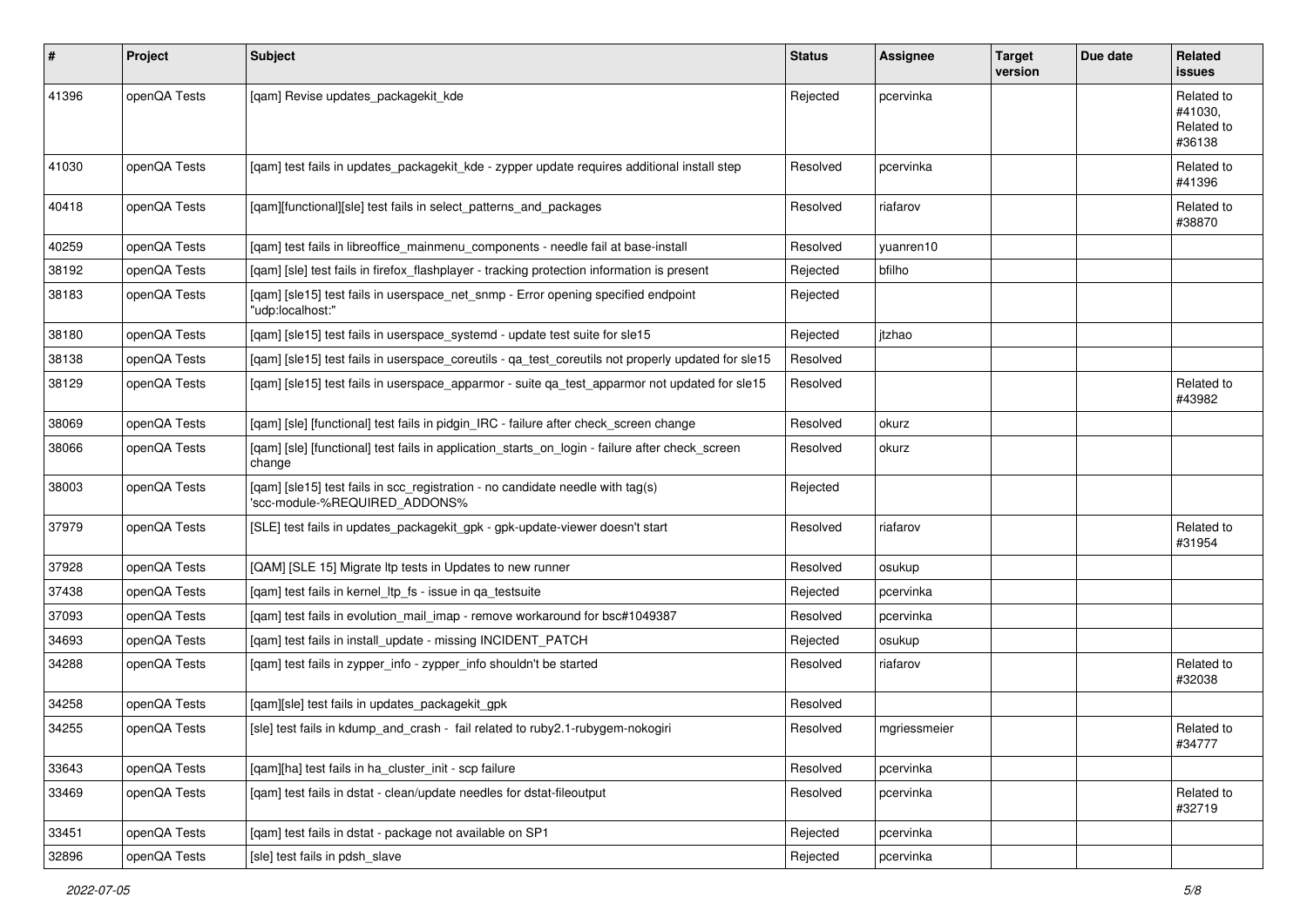| $\vert$ # | Project      | Subject                                                                           | <b>Status</b> | Assignee    | <b>Target</b><br>version | Due date | Related<br>issues    |
|-----------|--------------|-----------------------------------------------------------------------------------|---------------|-------------|--------------------------|----------|----------------------|
| 32716     | openQA Tests | [qa]test fails in shutdown                                                        | Resolved      | pcervinka   |                          |          |                      |
| 32698     | openQA Tests | [ge-core] Clean /etc/machine-id after image creation                              | New           |             |                          |          |                      |
| 32434     | openQA Tests | [qam] - test fails in sle2docker - docker test suites don't clean images properly | Resolved      | pgeorgiadis |                          |          |                      |
| 32431     | openQA Tests | [hpc] Missing gnome aarch64 image for ganglia                                     | Resolved      |             |                          |          |                      |
| 31867     | openQA Tests | [qam] test fails in partitioning_raid - failures after update to needles          | Resolved      |             |                          |          | Related to<br>#28955 |
| 31810     | openQA Tests | [qam] test fails in docker - disable docker tests on sle12-sp1                    | Resolved      | pcervinka   |                          |          |                      |
| 31699     | openQA Tests | [qam] test fails in scc_registration - failing since scc_addons update            | Resolved      | osukup      |                          |          |                      |
| 31657     | openQA Tests | [qam] test fails in runc - conflict between docker-runc and runc                  | Resolved      | pgeorgiadis |                          |          |                      |
| 31315     | openQA Tests | [gam] test fails in wireshark - rm command is not fully typed after alt-f4        | Resolved      | pcervinka   |                          |          |                      |
| 31309     | openQA Tests | [qam] test fails in libreoffice_mainmenu_components - needles should be updated   | Resolved      | pcervinka   |                          |          |                      |
| 31180     | openQA Tests | [qam] test fails in kernel_kexec - migration to systemctl broke the test          | Resolved      | pcervinka   |                          |          |                      |
| 30814     | openQA Tests | [qam] test fails in yast2_ntpclient - log window is not closed                    | Resolved      | pcervinka   |                          |          |                      |
| 30514     | openQA Tests | [qam] test fails in java - increase timeout for installation                      | Closed        | pcervinka   |                          |          |                      |
| 30219     | openQA Tests | [qam] openqaworker3:8 - DIE can't open qmp                                        | Resolved      |             |                          |          |                      |
| 30127     | openQA Tests | [qam] test fails in application_starts_on_login - dynamic space in needle         | Resolved      | pcervinka   |                          |          |                      |
| 30039     | openQA Tests | [qam] test fails in zypper_lr_validate - use version_utils instead of utils       | Resolved      | pcervinka   |                          |          |                      |
| 30033     | openQA Tests | [qam] test fails in libreoffice_mainmenu_components - ttyS0 permission denied     | Resolved      | okurz       |                          |          | Related to<br>#29940 |
| 28528     | openQA Tests | [qam] test fails in groupwise - package is missing in ibs                         | Resolved      | pcervinka   |                          |          |                      |
| 28297     | openQA Tests | [qam] test fails in firefox_developertool - missed click                          | Resolved      | bfilho      |                          |          | Related to<br>#33781 |
| 28291     | openQA Tests | [qam] test fails in firefox_passwd - incorrectly typed password                   | Resolved      | emiura      |                          |          |                      |
| 28288     | openQA Tests | [qam] test fails in firefox_headers - missed keys on input                        | Resolved      | coolo       |                          |          |                      |
| 28015     | openQA Tests | [qam] test fails setup - aplay.pm syntax error                                    | Resolved      | riafarov    |                          |          |                      |
| 27994     | openQA Tests | [qam][expedite][sprint 201711.2] test fails in test setup in bmwqemu.pm           | Resolved      | szarate     |                          |          |                      |
| 27910     | openQA Tests | [qam] test fails in patch_and_reboot - many download failures                     | Rejected      |             |                          |          |                      |
| 27901     | openQA Tests | [qam] test fails in evolution_smoke - imap aol not responding                     | Resolved      | pcervinka   |                          |          |                      |
| 27618     | openQA Tests | [qam] test fails in firefox_java - remote side changed appearance                 | Resolved      | pcervinka   |                          |          |                      |
| 27506     | openQA Tests | [qam] test fails in 1_shim_suite - missing repository on dist                     | Resolved      | thehejik    |                          |          |                      |
| 27244     | openQA Tests | [gam] test fails in select patterns and packages - ha pattern is unselected       | Resolved      | pcervinka   |                          |          |                      |
| 27205     | openQA Tests | [qam] test fails in setup - failing needles in iscsi support server               | Resolved      | pcervinka   |                          |          |                      |
| 26830     | openQA Tests | [qam] test fails in sle2docker - sles docker image has new name                   | Rejected      | pcervinka   |                          |          |                      |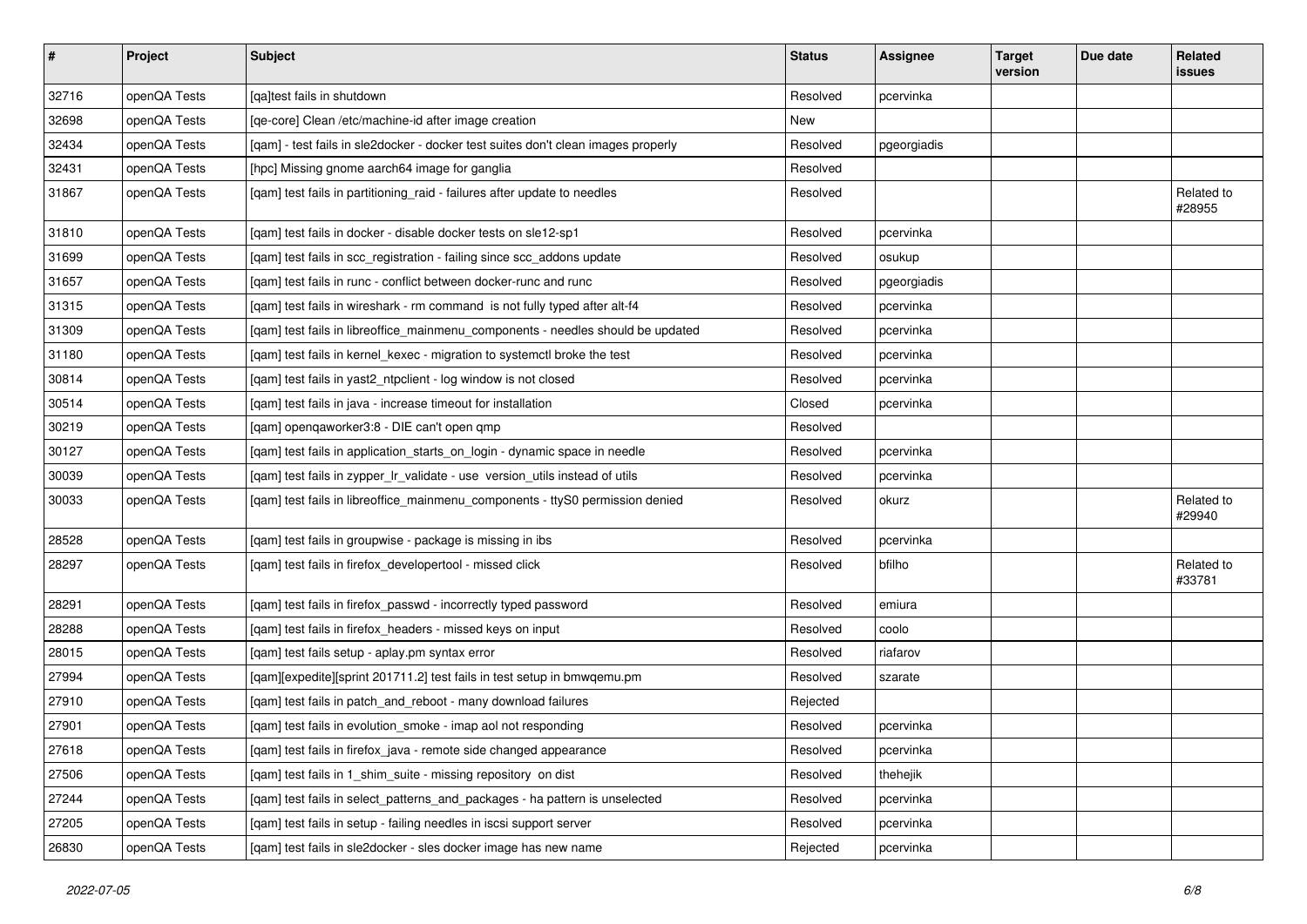| $\pmb{\#}$ | Project      | <b>Subject</b>                                                                                            | <b>Status</b> | <b>Assignee</b> | <b>Target</b><br>version | Due date | Related<br>issues                                                      |
|------------|--------------|-----------------------------------------------------------------------------------------------------------|---------------|-----------------|--------------------------|----------|------------------------------------------------------------------------|
| 25926      | openQA Tests | [gam] test fails in sle2docker                                                                            | Resolved      | pcervinka       |                          |          |                                                                        |
| 21790      | openQA Tests | [gam] test fails in wireshark - test don't match capturing needle                                         | Closed        |                 |                          |          |                                                                        |
| 21774      | openQA Tests | [gam] test fails in evolution mail imap - test hangs on querying authentication types                     | Rejected      | pcervinka       |                          |          | Related to<br>#21814,<br>Related to<br>#29357,<br>Related to<br>#29360 |
| 21052      | openQA Tests | [gam] test fails in shotwell export - failure on first launch                                             | Resolved      | vsvecova        |                          |          |                                                                        |
| 21048      | openQA Tests | [gam] test fails in tracker search in nautilus - keyboard press is not reaching target                    | Resolved      | pcervinka       |                          |          | Related to<br>#5830                                                    |
| 21046      | openQA Tests | [gam] test fails in tracker search in nautilus - keyboard press is not reaching target                    | Rejected      |                 |                          |          |                                                                        |
| 21038      | openQA Tests | [gam] test fails in bootloader s390 - missing install image on ftp server                                 | Workable      |                 |                          |          | Related to<br>#20904.<br>Blocks #25286                                 |
| 20980      | openQA Tests | [qam] test fails in addon_products_sle                                                                    | Resolved      | riafarov        |                          |          |                                                                        |
| 20904      | openQA Tests | [gam] - test fails in bootloader s390 - ftp is missing install medium                                     | Resolved      | mgriessmeier    |                          |          | Related to<br>#21038                                                   |
| 20804      | openQA Tests | [gam] SLE12-SP3 test fails in system role - incorrect content of variable MAINT TEST REPO                 | Resolved      | osukup          |                          |          |                                                                        |
| 20790      | openQA Tests | [qam] SLE12-SP3 test fails in 1_unknown_- slenkins-tests-openvpn-control                                  | Rejected      | pcervinka       |                          |          | Related to<br>#20002                                                   |
| 20782      | openQA Tests | [gam] test fails in install patterns - mariadb test tries to install devel packages                       | Resolved      | pcervinka       |                          |          |                                                                        |
| 20778      | openQA Tests | [qam] test fails in install_update - missing variable INCIDENT_PATCH                                      | Resolved      |                 |                          |          |                                                                        |
| 20760      | openQA Tests | [gam] SLE12-SP3 test fails in add update test repo                                                        | Resolved      | dasantiago      |                          |          |                                                                        |
| 20758      | openQA Tests | [gam] SLE12-SP3 test fails in welcome                                                                     | Resolved      |                 |                          |          |                                                                        |
| 20756      | openQA Tests | [gam] SLE12-SP3 test fails in scc registration                                                            | Resolved      |                 |                          |          |                                                                        |
| 20720      | openQA Tests | [qam][aarch64] test fails in install_patterns -> skips over grub2 menue                                   | Rejected      |                 |                          |          | Related to<br>#20174                                                   |
| 20716      | openQA Tests | [gam] test fails in zypper info triggered on incidents -> needs adaption of pattern match                 | Resolved      | pcervinka       |                          |          |                                                                        |
| 20696      | openQA Tests | [qam] Make evolution_prepare_servers compatibile with openSUSE                                            | Resolved      | pcervinka       |                          |          | Related to<br>#19320                                                   |
| 19492      | openQA Tests | [gam] test fails in addon products sle                                                                    | Resolved      |                 |                          |          |                                                                        |
| 19486      | openQA Tests | [qam][sle][functional][s390] test fails in install_update -> consoletest_setup types password to<br>early | Resolved      | okurz           |                          |          | Has duplicate<br>#19530, Has<br>duplicate<br>#19584                    |
| 46487      | openQA Tests | [gam][functional][y] test fails in select patterns and packages                                           | Resolved      | riafarov        | Milestone 24             |          |                                                                        |